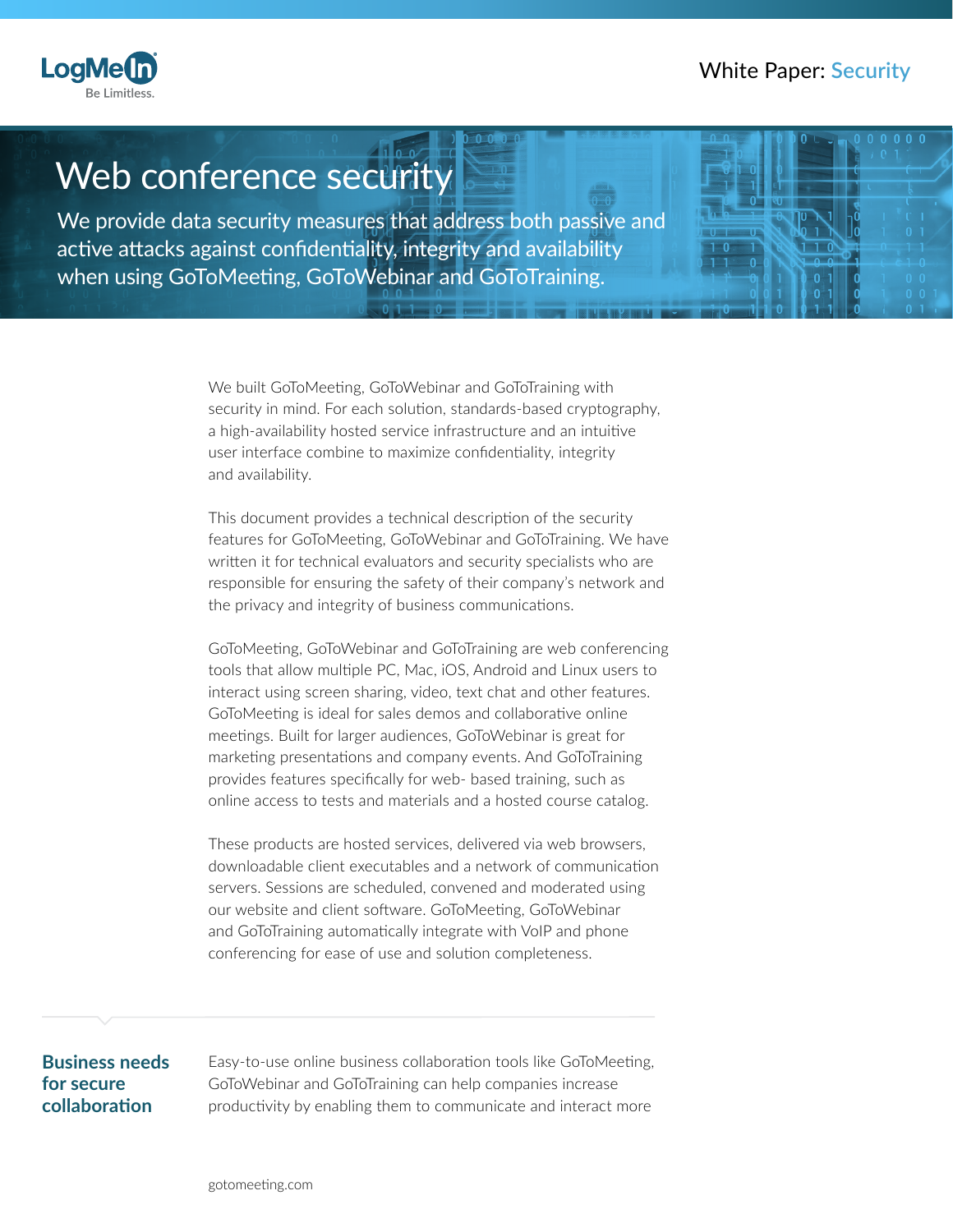effectively with co-workers, business partners and customers. But such tools vary greatly when it comes to embedded security features. Moreover, it is essential to understand the security implications of online collaboration and comply with safe usage guidelines.

Using any web conferencing solution requires careful consideration of potential threats and resulting business risks. Business security needs that must typically be addressed when adopting a web conferencing product include:

- Preventing unauthorized use of the service and its features so that only legitimate users can schedule online sessions
- Avoiding any compromise of company assets, including client computers and the private networks to which they are attached
- Protecting the privacy and integrity of confidential communication, including screen sharing, text messages, video and audio interaction
- Ensuring availability and reliability of the service itself, so that business communications cannot be denied or disrupted
- Integrating seamlessly with other network/computer security measures, so that web conferencing services can leverage (not degrade) an organization's existing safeguards

Our web conferencing tools were developed from the ground up to satisfy these common business security needs. By incorporating security features and making them easy to administer and use, GoToMeeting, GoToWebinar and GoToTraining enable effective and secure online business collaboration.

## **Role-based security features**

To enable account owners to enforce company access policies related to service and feature use, every GoToMeeting, GoToWebinar and GoToTraining user is assigned one of several application-defined roles.

• Organizers (or trainers) are authorized to schedule meetings, webinars and/or training sessions. An organizer sets up each session, invites participants, initiates and ends the session and designates the current presenter.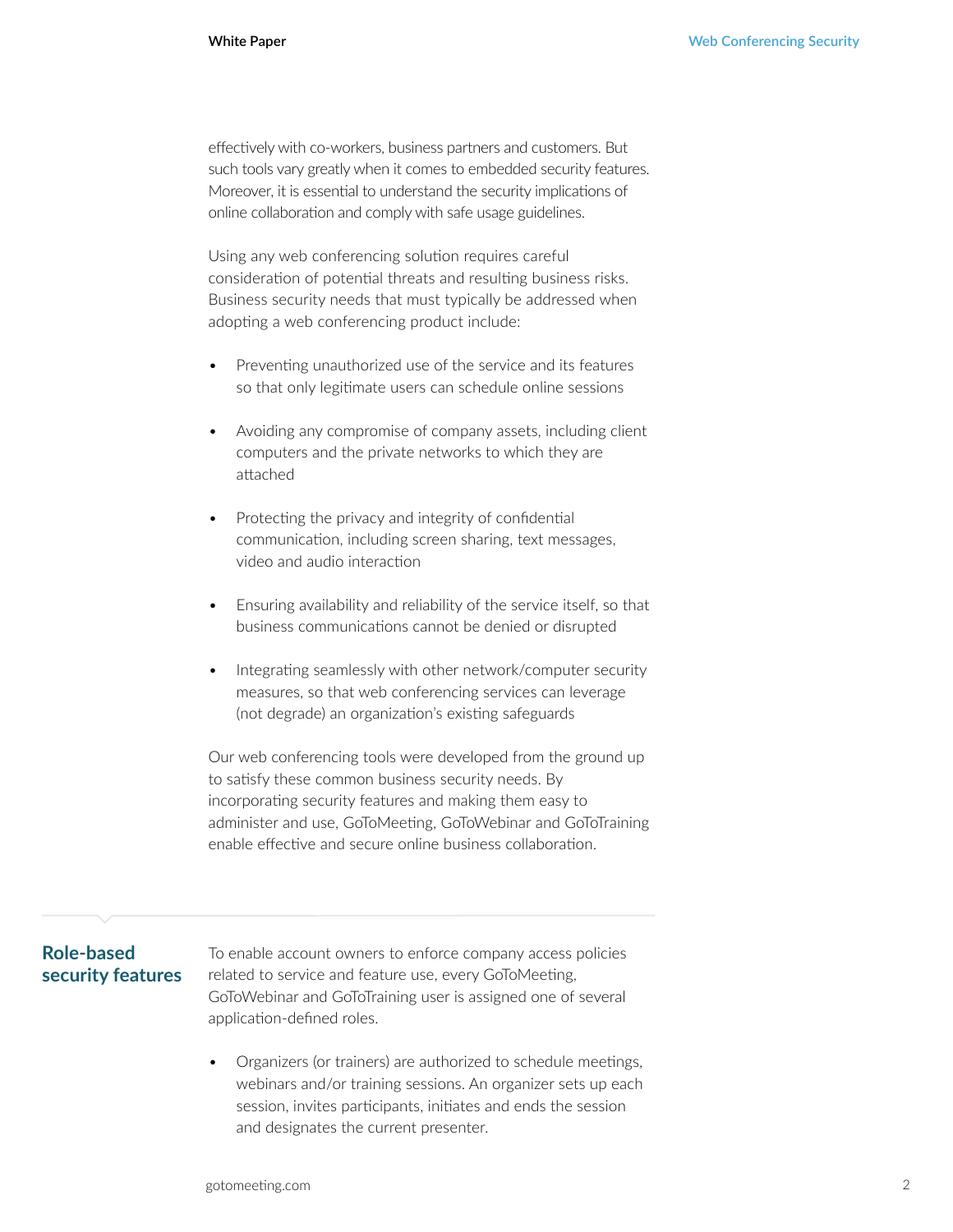- Attendees are people invited to participate in sessions. Attendees can view the presenter's screen, chat with other attendees or view the attendee list.
- Presenters are attendees who can share their screen with other attendees. On the desktop app, presenters can also grant other attendees shared control of their keyboard and mouse.
- Internal administrators are LogMeIn staff members authorized to manage GoToMeeting, GoToWebinar and GoToTraining services and accounts.
- External administrators are individuals from a customer site authorized to manage multi-user accounts. External administrators can configure account features, authorize organizers and access a variety of reporting tools.

The GoToMeeting, GoToWebinar and GoToTraining user interfaces provide intuitive session controls and status indicators that facilitate productive and secure online sessions.

Controls and privileges available to each user depend on the currently assigned role: organizer, active presenter or general attendee.

**Organizer privileges** Organizers (or trainers) have the most control in a session and the ability to grant and revoke various privileges for the other participants.

Specific organizer privileges include:

- The ability to invite attendees before or during the session
- The ability to see the complete list of attendees and their current roles and privileges, so the organizer always remains aware of those present
- The ability to start and end the session, which prevents others from disrupting the session accidentally or otherwise
- The ability to make any attendee the active presenter, controlling which desktop can be viewed at any point in time throughout the session
- The ability to disallow the use of chat by one or more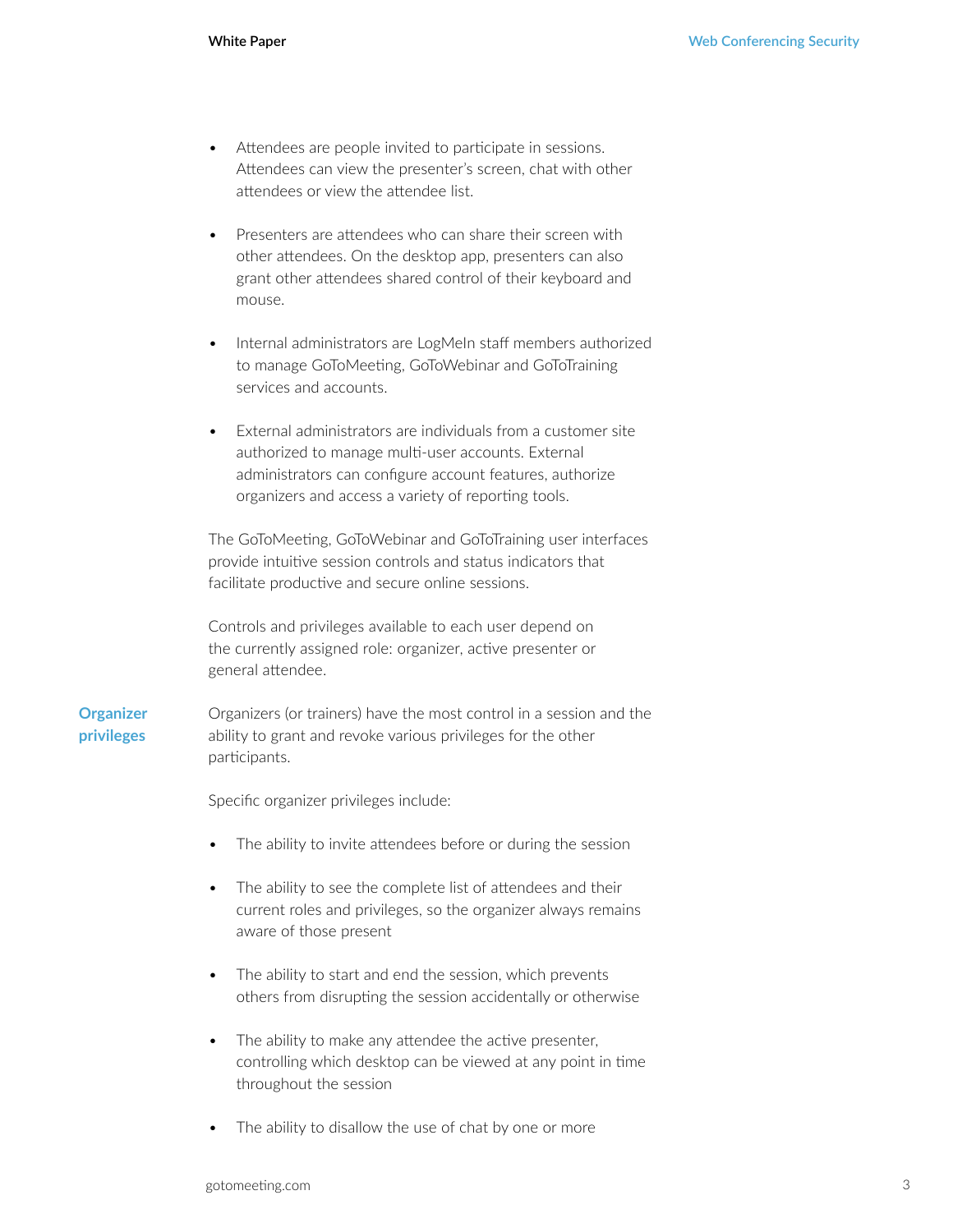attendees, and permitting sidebar discussions only when appropriate

- The ability to disconnect attendees
- The ability to transfer the organizer role to another attendee (a privilege that cannot be revoked) so the session can continue if the organizer must leave early
- The ability to lock meetings to prevent unexpected attendees

**Presenter privileges**

A presenter is the user actively sharing his or her desktop screen with other attendees. Only one attendee at a time within a session may be granted the active presenter role. Presenters have the following controls available to them:

- The ability to enable, disable or pause sharing of multiple screens or individual applications, which can be helpful to avoid displaying confidential data that might otherwise appear on the presenter's desktop (e.g., while searching files or folders)
- The ability to grant/revoke remote keyboard and mouse control, which facilitates efficient communication through desktop interaction
- The ability to make another attendee the presenter, providing for a flexible, dynamic flow during sessions

Whenever a presenter is sharing his or her screen with other attendees, a screen-sharing indicator is displayed on the presenter's control panel. To share his or her screen, the presenter must click the Screen button on the control panel. These features ensure that presenters always know when desktop sharing is active so that desktop screens are never shared accidentally.

## **Attendee privileges**

Users with the basic attendee role have the following privileges:

- The ability to join sessions held by organizers
- The ability to view the presenter's screen unless the presenter has paused or disabled screen sharing
- If granted, the ability to remotely control the presenter's keyboard and mouse (a privilege that is automatically revoked whenever the active presenter role is changed)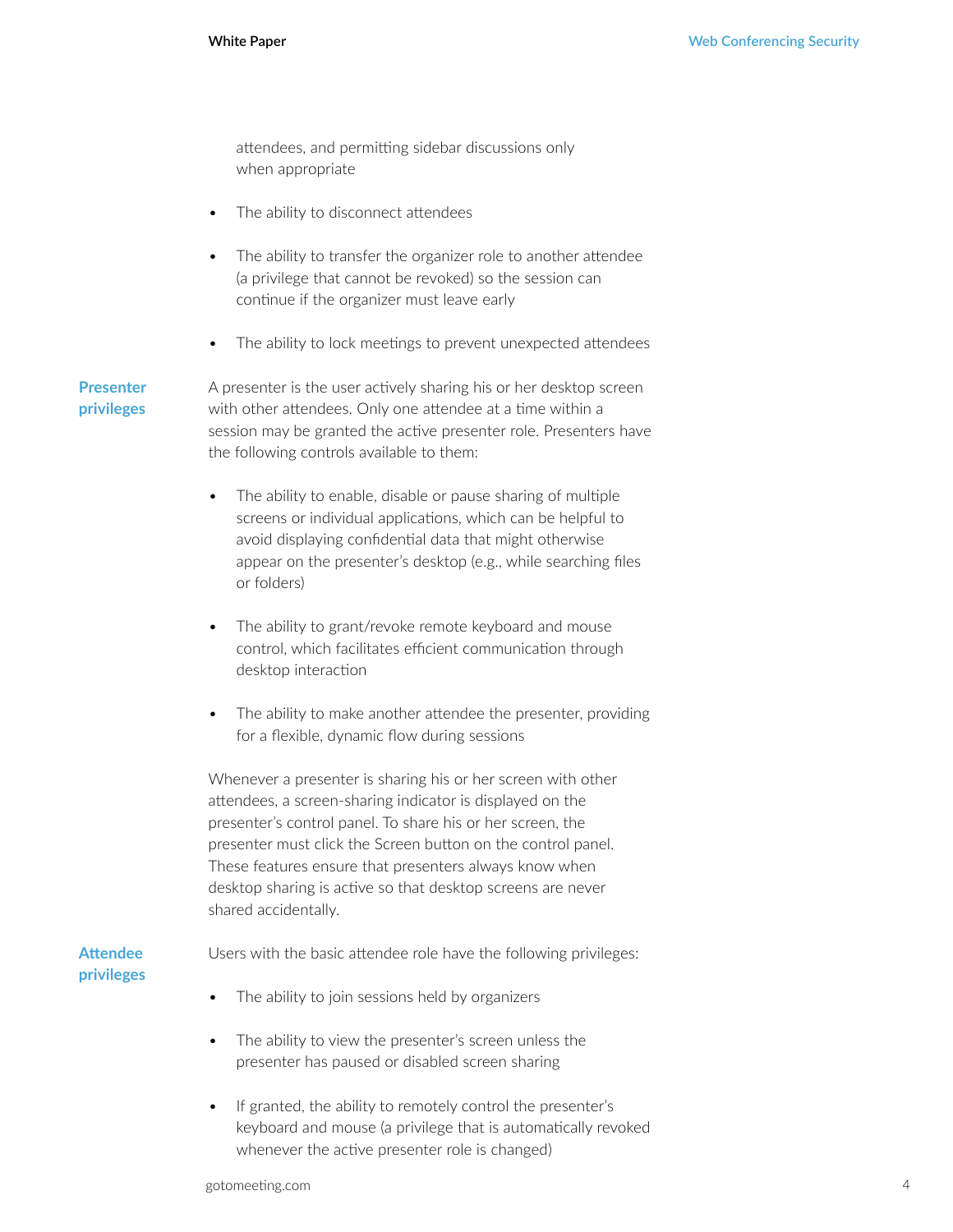- The ability to use chat to send messages to all other attendees or to one specific attendee (features that can be disabled by an organizer)
- The ability to leave a session at any time

Basing access rights and privileges on assigned roles allows flexible sessions that facilitate highly dynamic interaction between attendees, without sacrificing either control or visibility. Organizers can easily add attendees or change the presenter as needed throughout the session. Presenters remain in complete control of their own desktops, and organizers have everything required to manage the session effectively.

| <b>Account &amp;</b><br>session<br>authentication<br>features | Role-based authorization depends upon the ability to identify<br>and authenticate users. To ensure that organizers and attendees<br>have the right privileges, we have incorporated account and<br>session authentication features into GoToMeeting, GoToWebinar<br>and GoToTraining.                                                                                           |
|---------------------------------------------------------------|---------------------------------------------------------------------------------------------------------------------------------------------------------------------------------------------------------------------------------------------------------------------------------------------------------------------------------------------------------------------------------|
| <b>Website</b><br>account login                               | To access a user account on the GoToMeeting, GoToWebinar and<br>GoToTraining website, users must supply a valid email address<br>and corresponding user account password. To make them hard<br>to guess, all passwords must contain at least eight characters and<br>include both letters and numbers. We also have a protection in<br>place against brute-force login attacks. |
|                                                               | We do not store user passwords in plaintext. Rather, we store<br>passwords using a cryptographic hash function that is highly<br>resilient to dictionary attacks. Furthermore, passwords are never<br>transmitted in plaintext. We use transport layer security (TLS)<br>protocols along with a password-authenticated key-agreement<br>protocol for added security.            |
| <b>Authentication</b><br>of session<br>attendees              | Because most organizations hold many sessions with restricted<br>attendance, attendees need a unique meeting, webinar or<br>training ID to join as well as an optional password if the<br>organizer chooses.                                                                                                                                                                    |
|                                                               | Whenever an organizer schedules a session, a pseudorandom<br>number generator is used to create the meeting, webinar or<br>training ID, which is checked against transactional database                                                                                                                                                                                         |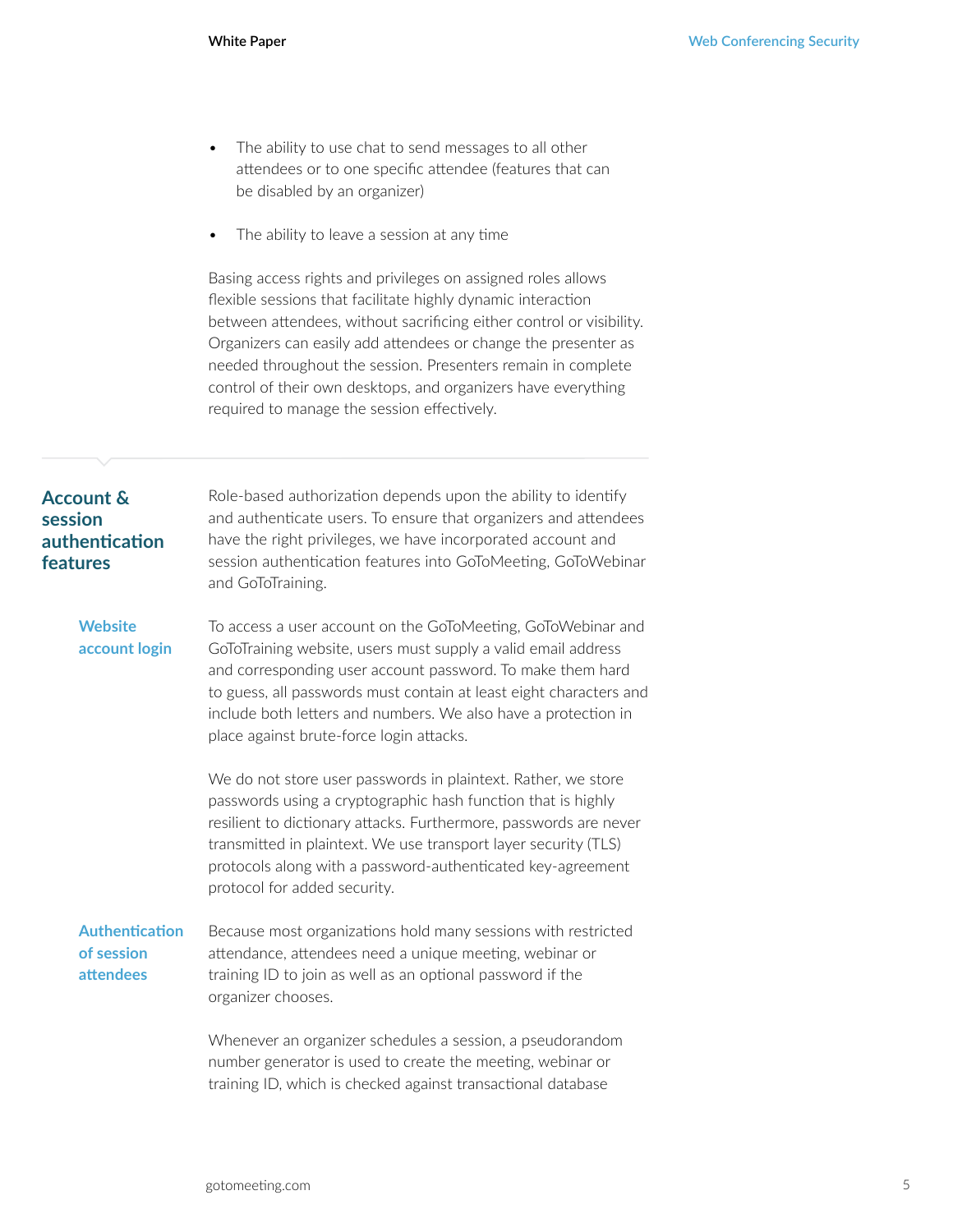tables to ensure it is not currently being used or has been used recently. The organizer can then share this ID with attendees using email, instant messaging or other communication methods.

To join the session, each attendee must provide the meeting, webinar or training ID by either clicking on a URL that contains the ID or by manually entering the value into a form presented by GoToMeeting, GoToWebinar or GoToTraining. When dialing in using a telephone, attendees must enter the ID on their keypad. If the ID is valid, each attendee is provided a session-unique roletoken that is then presented to the communication servers during the join process.

#### Like all connections to the GoToMeeting, GoToWebinar and GoToTraining website, connections to the administration portal **Administration site security**

are protected using TLS. Administrative functions are protected using strong passwords, activity logging, regular audits and a variety of internal physical and network security controls.

# **Communications security features**

Screen-sharing communication between participants in a GoToMeeting, GoToWebinar or GoToTraining session occurs via an overlay networking stack that logically sits on top of the conventional TCP/IP stack within each user's PC. This network is realized by a collection of communications servers.

Participants (session endpoints) communicate with infrastructure communication servers and gateways using outbound TCP/IP connections on ports 443 and 80 and UDP connections on ports 8200 and 1853. Because GoToMeeting, GoToWebinar and GoToTraining are hosted web-based services, participants can be located anywhere on the Internet – at a remote office, at home, at a business center or connected to another company's network. Anytime, anywhere access to the GoToMeeting, GoToWebinar and GoToTraining services provides maximum flexibility and connectivity. However, to preserve the confidentiality and integrity of private business communication, these tools also incorporate robust communication security features.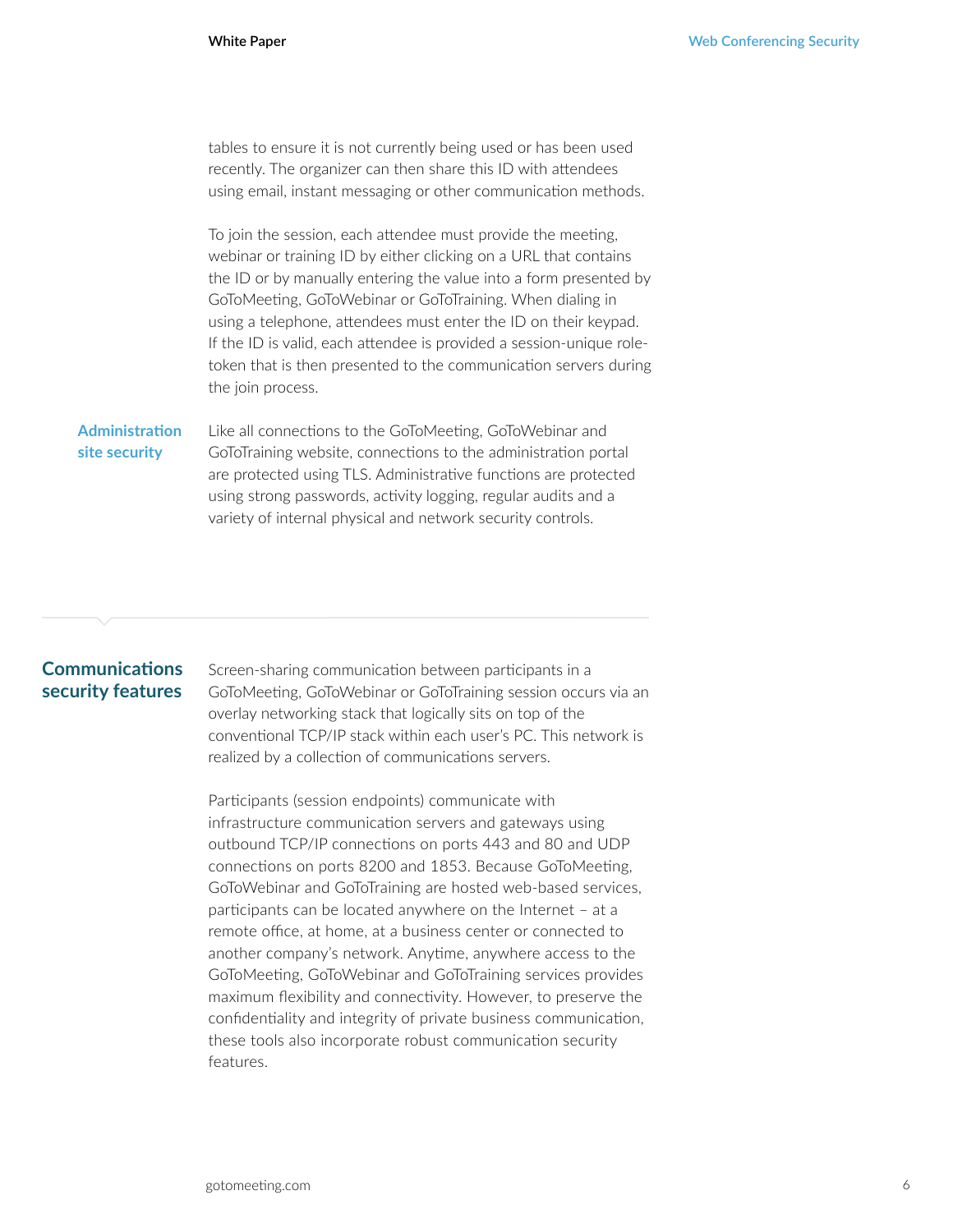

| Data            | GoTc  |
|-----------------|-------|
| confidentiality | secul |
| and integrity   | agair |
|                 | data. |
|                 | refer |
|                 |       |

Meeting, GoToWebinar and GoToTraining provide data rity measures that address both passive and active attacks nst confidentiality, integrity and availability. Screen-sharing keyboard/mouse control data and text chat information, red to as "session data," have communication security controls with multiple layers of strong cryptography.

**TCP layer security**

IETF-standard TLS protocols are used to protect outbound TCP connections between endpoints. To provide protection against eavesdropping, modification or replay attacks, the only nonwebsite connections we allow are those encrypted with AES. However, for maximum compatibility with nearly any web browser on any user's desktop, the GoToMeeting, GoToWebinar and GoToTraining website supports in-bound connections using most supported TLS cipher suites as well.

For the customers' own protection, we recommend that customers configure their browsers to use strong cryptography by default whenever possible and to always install the latest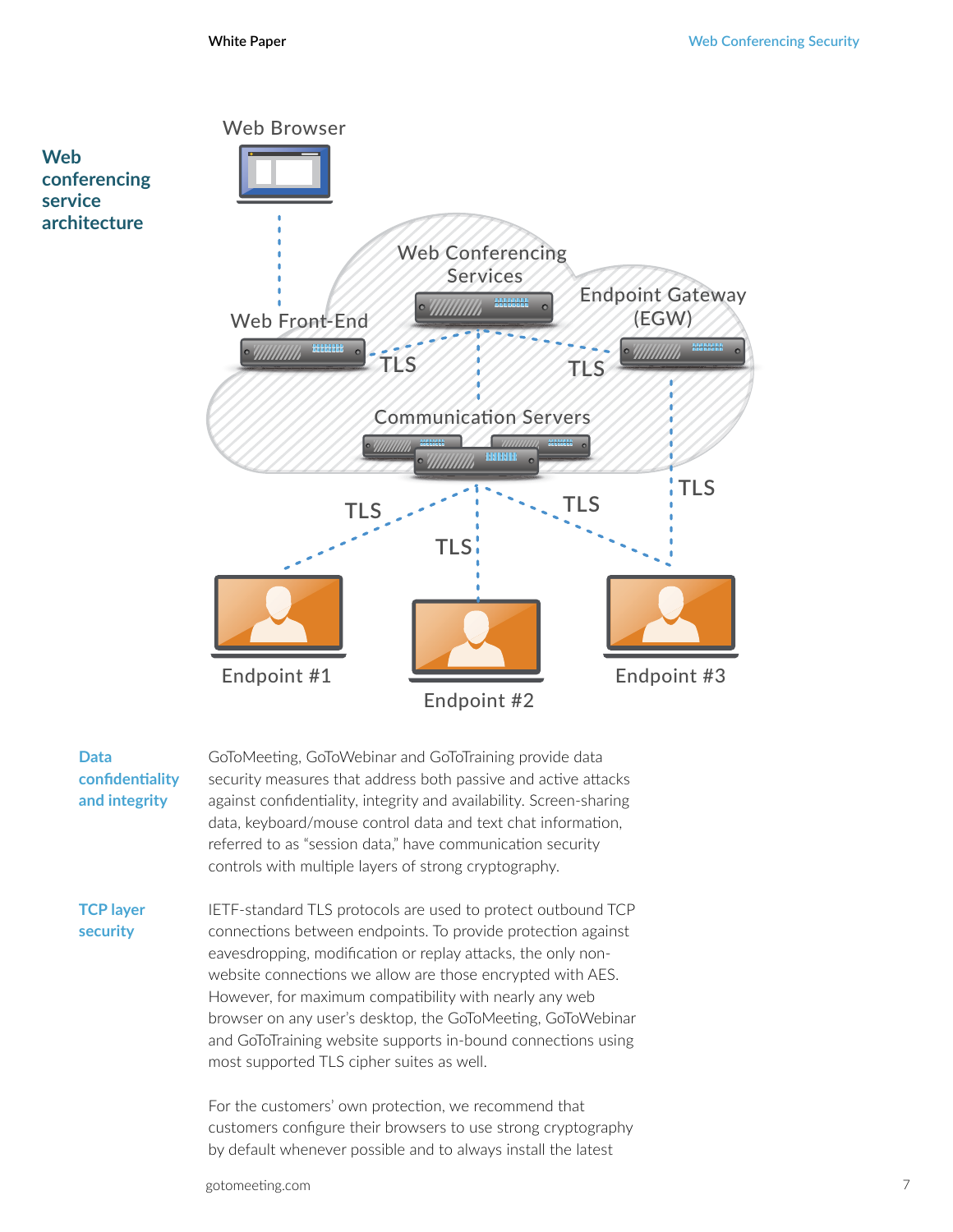operating system and browser security patches. We keep our servers up to date to support the latest and most secure cipher suites.

When TLS connections are established to the website and between GoToMeeting, GoToWebinar or GoToTraining components, our servers authenticate themselves to clients using DigiCert and Amazon public key certificates. For added protection against infrastructure attacks, mutual certificate-based authentication is used on servers that handle audio and video data. These strong authentication measures prevent would-be attackers from masquerading as infrastructure servers or inserting themselves into the middle of session communications.

More features provide an additional layer of encryption for screensharing data, keyboard/mouse control data, and text chat information, independent of those provided by TLS. Specifically, all session data is protected by encryption and integrity mechanisms that prevent anyone with access to our communications servers (whether friendly or hostile) from eavesdropping on a session or manipulating data without detection. **Additional layer security**

> Key establishment is accomplished by using a randomly generated 128-bit seed value selected by the GoToMeeting service that is distributed to all endpoints over TLS and used as the input to a NIST-approved key-derivation function. The seed value is erased from the GoToMeeting service memory when the session ends.

Session data is further protected from eavesdropping using 128-bit AES encryption in counter mode. Plaintext data is typically compressed before encryption using proprietary, high-performance techniques to optimize bandwidth. Data integrity protection is accomplished by including an integrity check value currently generated with the robust message authentication or HMAC-SHA-1 and HMAC-SMA-2 depending on the protocol and GoToMeeting client used. Because of consequent use of robust cryptographic mechanisms, customers can have a high degree of confidence that session data is protected against unauthorized disclosure or undetected modification.

Furthermore, there is no additional cost, performance degradation or usability burden associated with these essential communication security features. High performance and standards-based data security is a built-in feature of every session.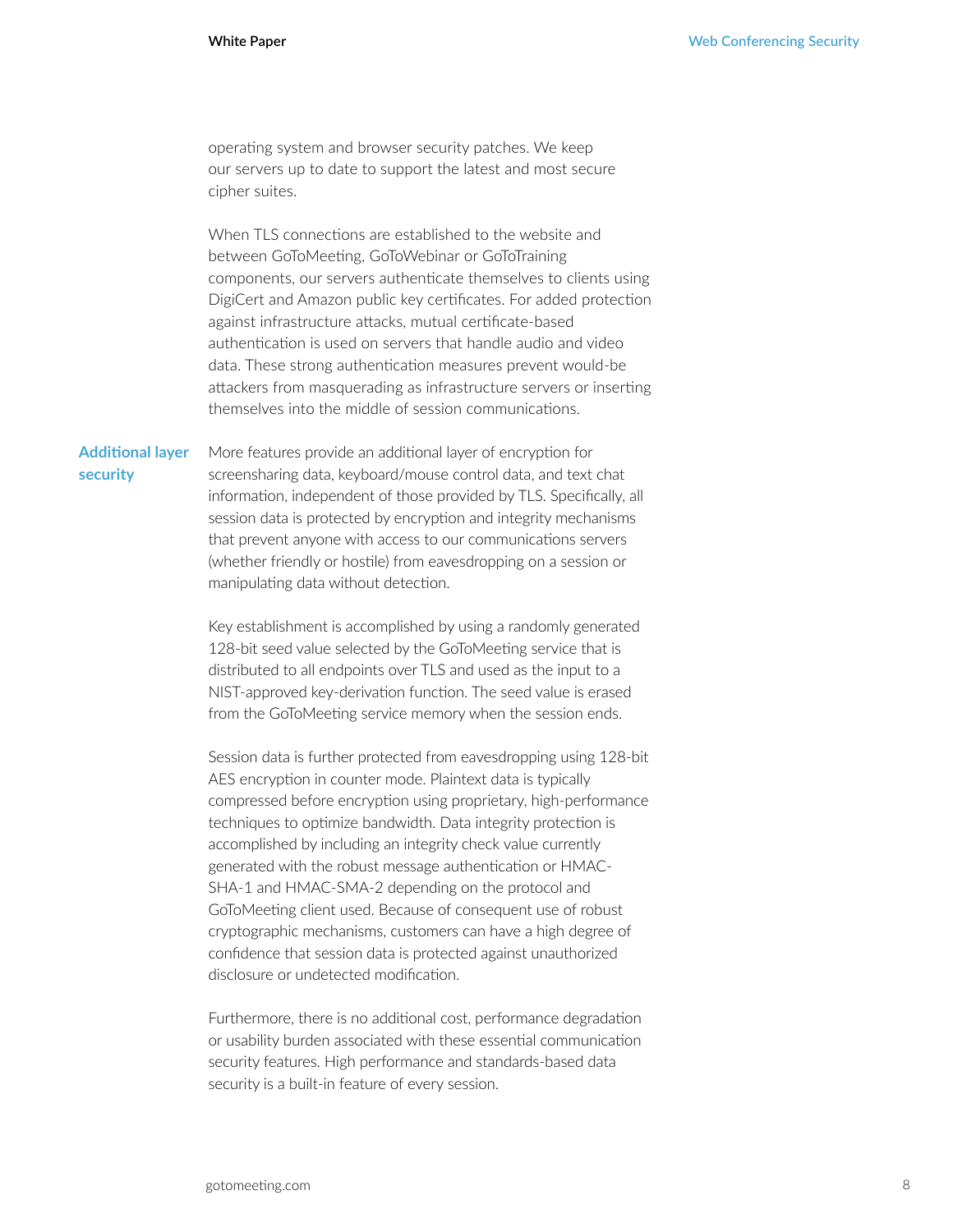**Firewall and proxy compatibility** Like our other products, GoToMeeting, GoToWebinar and GoToTraining include built-in proxy detection and connection management logic that helps automate software installation, avoid the need for complex network (re)configuration and maximize user productivity. Firewalls and proxies already present in your network generally do not need any special configuration to enable use of our web conferencing tools.

When the GoToMeeting, GoToWebinar or GoToTraining desktop endpoint software is started, it attempts to contact the endpoint gateway (EGW) by initiating one or more outbound TLSprotected TCP connections on ports 443, 8200 and alternatively on port 80. Whichever connection responds first will be used and the others will be dropped. This connection provides the foundation for participating in all future sessions by enabling communication between hosted servers and the user's desktop. For other endpoints, including mobile and web, REST calls are made directly to the web conferencing services.

When the user attempts to join a session, the endpoint software establishes one or more additional connections to our communications servers, again using TLS-protected TCP connections. These connections carry data during an active session.

In addition, for network path prediction (NPP), the endpoint software periodically initiates one or more short-lived, out-ofsession TCP connections on ports 8200, 443 or 80 that are not TLS protected. These network probes take advantage of SYN/ ACK/FIN sequences to determine connectivity and round-trip times and do not contain any sensitive or exploitable information.

By automatically adjusting the local network conditions using only outbound connections and choosing a port that is already open in most firewalls and proxies, GoToMeeting, GoToWebinar and GoToTraining provide a high degree of compatibility with existing network security measures. Unlike some other products, ours do not require companies to disable existing security measures to allow web conferencing communication. These features maximize both compatibility and overall network security.

#### **Audio security**

We provide integrated audio conferencing for GoToMeeting, GoToWebinar and GoToTraining sessions through the telephone network (PSTN) as well as Voice over Internet Protocol (VoIP). The PSTN already provides for the confidentiality and integrity of voice communications. To protect the confidentiality and integrity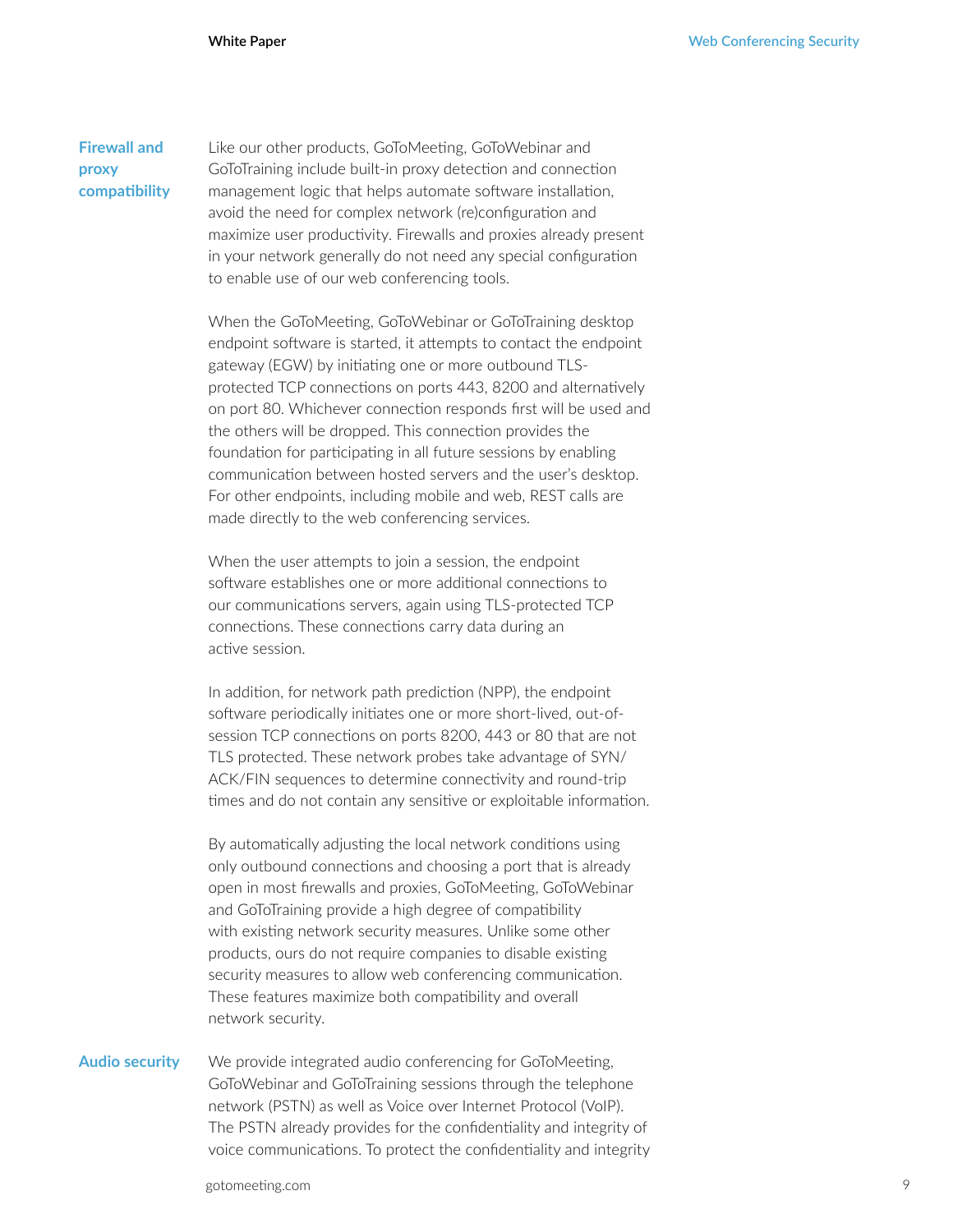| <b>Video security</b>                       | of VoIP connections from the endpoints to the voice servers, we<br>use AES-128 in CTR and CBC mode. Keys are exchanged by the<br>client and server over the already established TLS connection.<br>We provide integrated video conferencing for GoToMeeting,<br>GoToWebinar and GoToTraining sessions over the Internet. To<br>protect the confidentiality and integrity of video connections<br>from the endpoints to the video servers, we use AES-128 in CTR<br>mode. Keys are exchanged by the client and server over the<br>already established TLS connection.                                                                  |
|---------------------------------------------|---------------------------------------------------------------------------------------------------------------------------------------------------------------------------------------------------------------------------------------------------------------------------------------------------------------------------------------------------------------------------------------------------------------------------------------------------------------------------------------------------------------------------------------------------------------------------------------------------------------------------------------|
| <b>Webcast</b><br>security                  | GoToWebinar webcasts use communications servers, broadcast<br>gateways and a third-party content delivery network (Amazon<br>CloudFront) to scalably deliver screen sharing, audio and video to<br>attendees joining from a browser. The media is transmitted<br>through the HTTP Live Streaming (HLS) protocol, while the<br>broadcast gateways mix and transcode the data into multiple<br>bitrates to enable adaptive delivery for clients with sub-optimal<br>network connections. The gateways use RTP and HTTP to<br>transport the output media streams to the CDN, which then<br>delivers the streams to attendees over HTTPS. |
| <b>Endpoint system</b><br>security features | Web conferencing software must work with a wide variety of<br>desktop environments, yet create a secure endpoint on each<br>user's desktop. GoToMeeting, GoToWebinar and GoToTraining<br>accomplish this using web-downloadable executables that<br>employ strong cryptographic measures.                                                                                                                                                                                                                                                                                                                                             |
| <b>Signed</b><br>endpoint<br>software       | All our executables are digitally signed for integrity protection.<br>Strict quality control, configuration management procedures and<br>a Security Development Lifecycle (SDL) model are followed<br>during development and deployment to ensure software safety.<br>The endpoint software does not listen for inbound connections                                                                                                                                                                                                                                                                                                   |

All cryptographic functions and security protocols employed by GoToMeeting, GoToWebinar and GoToTraining client endpoint software are implemented using open source OpenSSL cryptographic libraries. **Cryptographic subsystem implementation**

so that it cannot be used by malware or viruses to exploit or infect remote systems. This protects other desktops participating in a session from being infected by a compromised host used by

another attendee.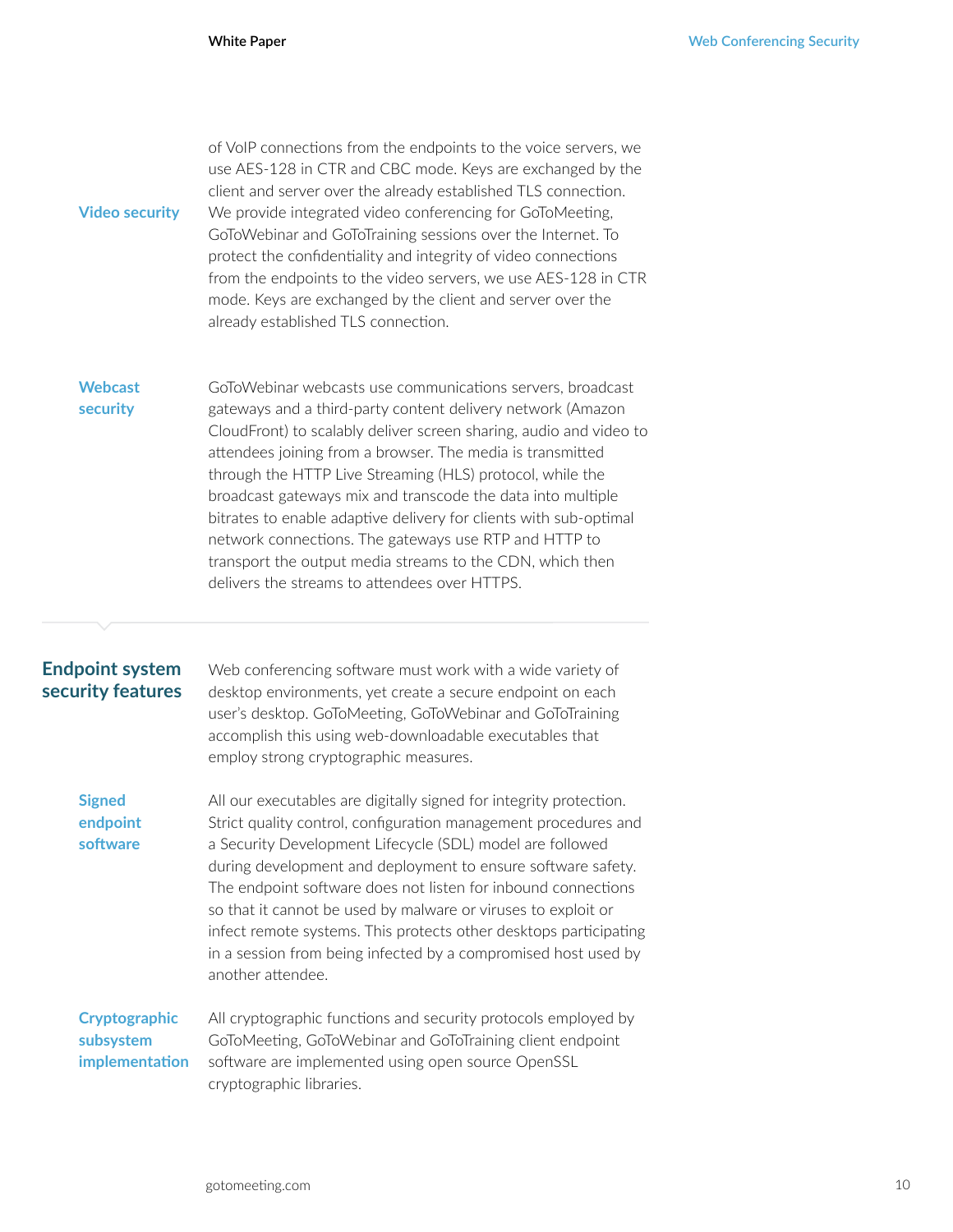Use of the cryptographic libraries is restricted to the GoToMeeting, GoToWebinar and GoToTraining endpoint applications; no external APIs are exposed for access by other software running on that desktop. All encryption and integrity algorithms, key size and other cryptographic policy parameters are statically encoded when the application is compiled. Because there are no end-user-configurable cryptographic settings, it is impossible for users to weaken our security through accidental or intentional misconfiguration. A company that uses GoToMeeting, GoToWebinar and/or GoToTraining can be certain that the same level of web conferencing security is present on all participating endpoints, regardless of who owns or operates each desktop.

### **Hosted infrastructure security features**

We deliver GoToMeeting, GoToWebinar and GoToTraining using an application service provider (ASP) model designed expressly to ensure robust and secure operation while integrating seamlessly with a company's existing network and security infrastructure.

#### **Scalable and reliable infrastructure**

The service architecture has been designed for maximum performance, reliability and scalability. The GoToMeeting, GoToWebinar and GoToTraining solutions are driven by industrystandard, high-capacity servers and network equipment with the latest security patches in place. Redundant switches and routers are built into the architecture to ensure that there is never one single point of failure. Clustered servers and backup systems help guarantee a seamless flow of application processes – even in the event of a heavy load or system failure. For optimal performance, GoToMeeting, GoToWebinar and GoToTraining load balance the client/server sessions across geographically distributed communication servers.

Our web, application, communication and database servers are housed in secure co-location datacenters. Physical access to servers is tightly restricted and continuously monitored. All facilities have redundant power and environmental controls. When needed for improved performance, we also scale our services into trusted third-party cloud networks such as AWS. **Physical security**

We employ firewall, router and VPN-based access controls to secure our private-service networks and backend servers. Infrastructure security is continuously monitored and vulnerability testing is conducted regularly by internal staff and outside thirdparty auditors. **Network security**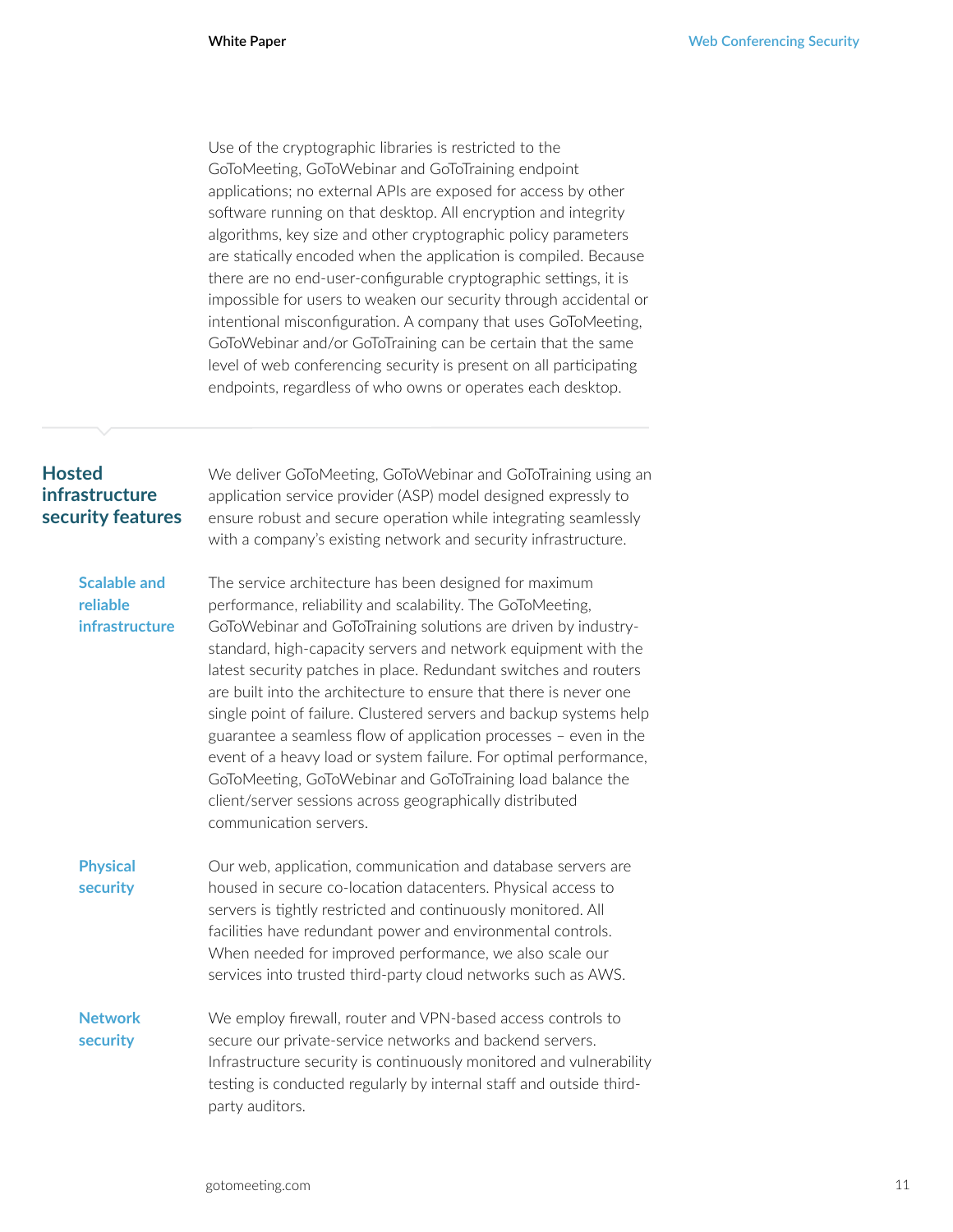| <b>Content Security</b>                  | GoToMeeting, GoToWebinar and GoToTraining allow organizers<br>to record their live sessions, including audio, video and screen<br>content. When an organizer starts recording, every attendee<br>is notified that the recording has begun, and a visual indicator<br>appears on the control panel to reflect that recording is<br>in progress.                                                                                                                                                                                     |
|------------------------------------------|------------------------------------------------------------------------------------------------------------------------------------------------------------------------------------------------------------------------------------------------------------------------------------------------------------------------------------------------------------------------------------------------------------------------------------------------------------------------------------------------------------------------------------|
| <b>Cloud recording</b>                   | Recordings can be saved locally on the organizer's computer or<br>stored in their online account. If organizers choose to use our<br>cloud recording option, there is no storage limit. We use a trusted<br>third-party cloud network (AWS S3) for storage, and files are<br>encrypted at rest using server-side encryption.                                                                                                                                                                                                       |
|                                          | Organizers can easily share recordings with attendees after a<br>session through unique, direct links, and attendees can view the<br>recording playback from within their web browser. The share<br>URLs do not expire; however, organizers can enable or disable<br>sharing access at any time. The download and playback links are<br>pre-signed URLs with a limited validity.                                                                                                                                                   |
| <b>Transcripts</b>                       | For a richer post-session experience, organizers can enable the<br>option to generate transcripts, slides and other content from<br>recordings. We use Google Cloud Speech-to-Text technology<br>along with our in-house Voice AI tool to transcribe the session<br>recordings, as requested by organizers, and we adhere to a strict<br>data sharing policy. The audio file is transferred using TLS to<br>Google Cloud storage, where the file is encrypted at rest and<br>deleted immediately after the processing is complete. |
| <b>Content</b><br>uploading              | Some of our products provide capabilities for organizers to<br>upload videos directly for their own use in live sessions. This<br>uploaded content is also stored in AWS S3 with encryption<br>enabled at rest as well as in transit.                                                                                                                                                                                                                                                                                              |
| <b>Business</b><br>messaging<br>security | An extension of GoToMeeting, business messaging is a<br>downloadable instant messaging application where GoToMeeting<br>customers can see the status of team members, exchange text<br>messages and share files.                                                                                                                                                                                                                                                                                                                   |
| <b>Team</b><br>definition                | Team defines the scope for visibility and discoverability of various<br>users. A team includes all users that are associated with your<br>account, regardless of the type of GoToMeeting license. The<br>account administrator is therefore also the team administrator.                                                                                                                                                                                                                                                           |
| <b>Presence</b>                          | Business messaging users can see the presence state of any<br>other user within their team as soon as they are included in their<br>gotomeeting.com                                                                                                                                                                                                                                                                                                                                                                                |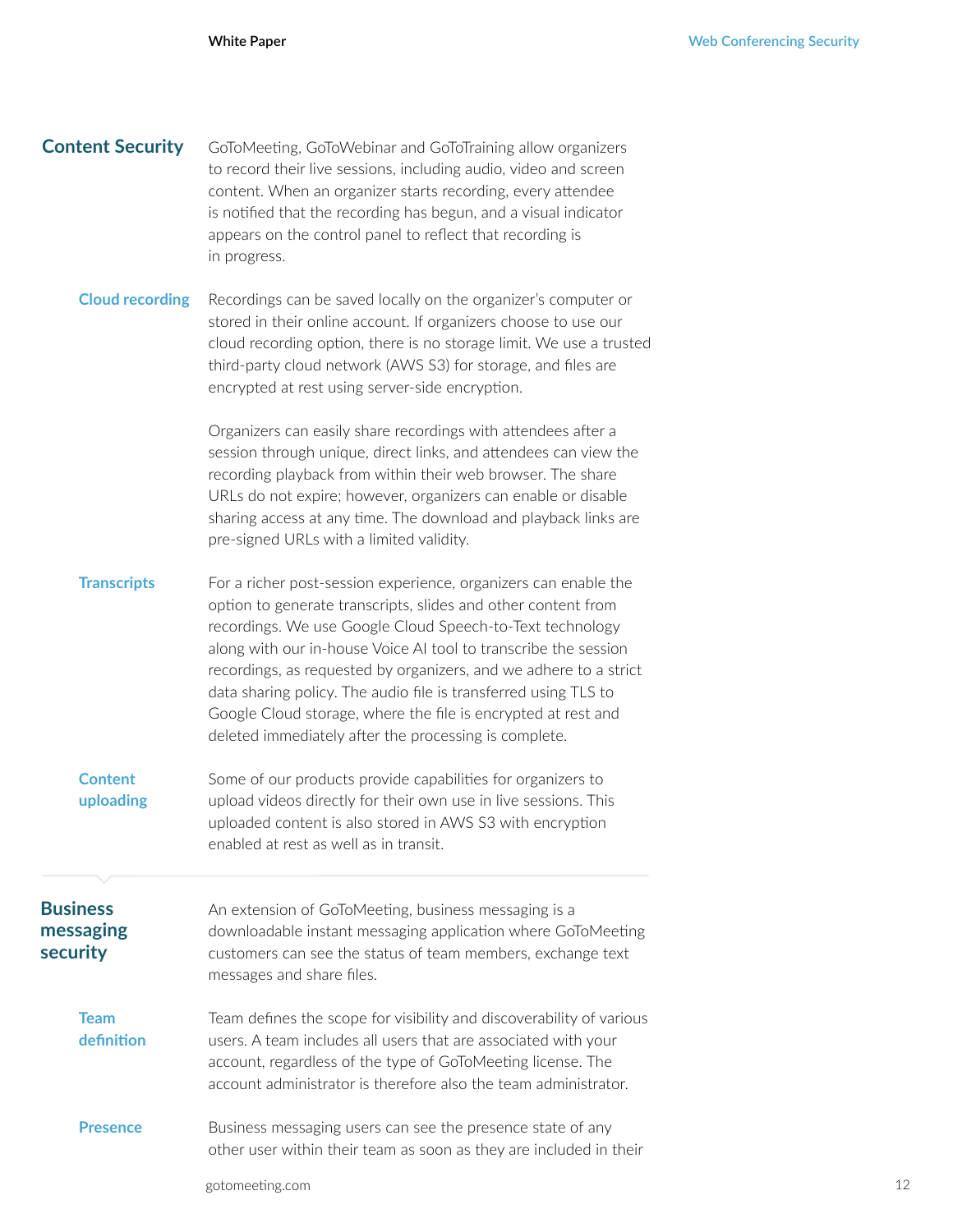contact list. Presence updates are pushed over a TLS-secured channel to our chat and presence service (CaPS), which then pushes notifications to all subscribers.

Messages can be exchanged with all members of your team and, if explicitly included via an invite by email, with external users as well. External in this context means a business messaging user who is not a member of your team (e.g., customer, prospect or partner). **Messages**

> Messages are sent to CaPS via a TLS-secured channel and then pushed to all users in scope for that message. The scope for a message can be:

- A one-to-one conversation: Only the two participants of that conversation can see the message.
- A private group: Only members of that private group can see the message. To become a member of a private group, an explicit invite from one of the group members is required.
- A public group: Every messaging user in your team can discover and join a public group and thereby get access to messages in that group.
- In addition to sending text messages, users can share arbitrary content within business messaging by uploading and downloading files. File are transferred through a TLS-secured channel and stored in private, secure cloud storage. The shared file is available for download for all users with the same scope as for text messages (see above). That means everyone who can read the shared message can also download the shared content. Content is made available through cryptographically signed URLs that link to the content. **Sharing content**
- A business messaging user can be found for one-to-one conversations, group invites or inclusion in a contact list only by people within your team. **Discoverability of contacts**
- Groups can be found only if the group is public and within the same team. When a group gets created, the creator decides whether it will be public or private. This attribute of a group cannot be changed afterwards. **Discoverability of groups**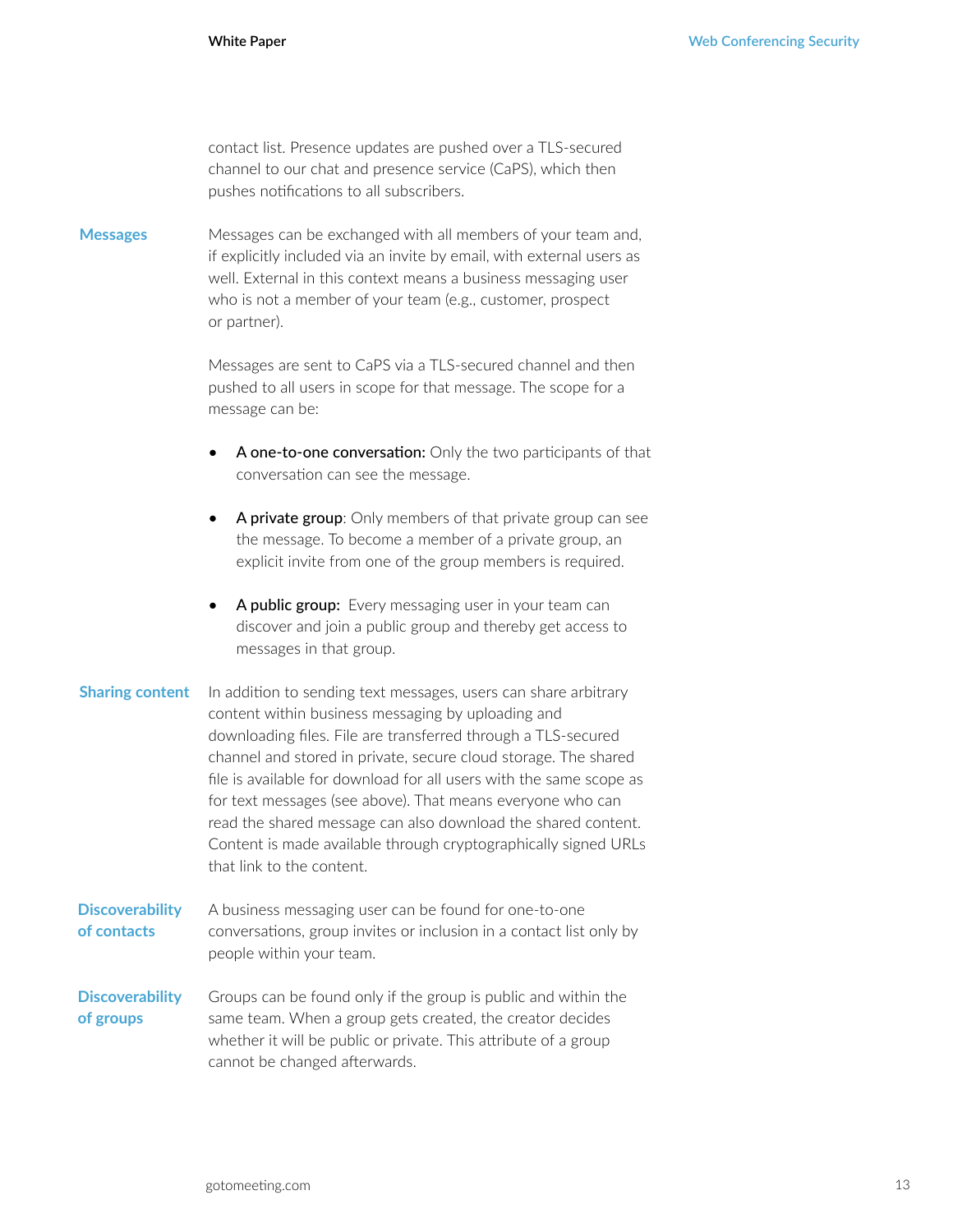| <b>GoToStage</b><br>security        | An extension of GoToWebinar, GoToStage is an online portal where<br>GoToWebinar organizers can create customizable Channels and<br>publish their webinar recordings. We showcase published<br>recordings on the GoToStage homepage, organized by business<br>categories. At any point, organizers can unpublish their recordings,<br>which removes the video from their Channel page and the<br>GoToStage ecosystem.                                                                                        |
|-------------------------------------|-------------------------------------------------------------------------------------------------------------------------------------------------------------------------------------------------------------------------------------------------------------------------------------------------------------------------------------------------------------------------------------------------------------------------------------------------------------------------------------------------------------|
| <b>Recording</b><br>discoverability | Any video published to GoToStage is available for discovery on the<br>GoToStage homepage and in search engine results. An organizer<br>can control this and prevent discoverability through settings on his<br>or her Channel page. In this case, the organizer's videos will not be<br>featured on the homepage, and search engines will no longer<br>index the content.                                                                                                                                   |
| <b>Viewing videos</b>               | Once an organizer publishes a recording to his or her Channel<br>page, anyone with a direct link to the Channel or to the video's<br>unique Watch Now page can watch the recording. However, all<br>visitors are first required to register for GoToStage before they can<br>play videos. Visitors can sign up by providing their name and email<br>or by connecting one of several social media accounts. Once<br>registered, a signed S3 URL with a set TTL is used to playback the<br>webinar recording. |
| <b>Organizer</b><br>administration  | Organizers can manage their Channels directly on the page itself<br>with admin tools enabled based on their application-defined roles.<br>Administrative functions are secured using strong passwords, and<br>all connections in the GoToStage portal are protected using TLS.                                                                                                                                                                                                                              |
| <b>Customer</b><br>privacy          | Because maintaining the trust of our users is a priority for us, we<br>are committed to respecting your privacy. A copy of the current<br>privacy policy can be found online at https://secure.logmein.com/<br>home/en/policies/privacy.                                                                                                                                                                                                                                                                    |
| <b>Conclusion</b>                   | With GoToMeeting, GoToWebinar and GoToTraining, it's easy to<br>conduct meetings, present information and demonstrate products<br>online to improve business communication. These tools'<br>intuitive and secure interfaces and feature sets make them the<br>most effective solutions for conducting and attending web<br>conferencing sessions.                                                                                                                                                           |